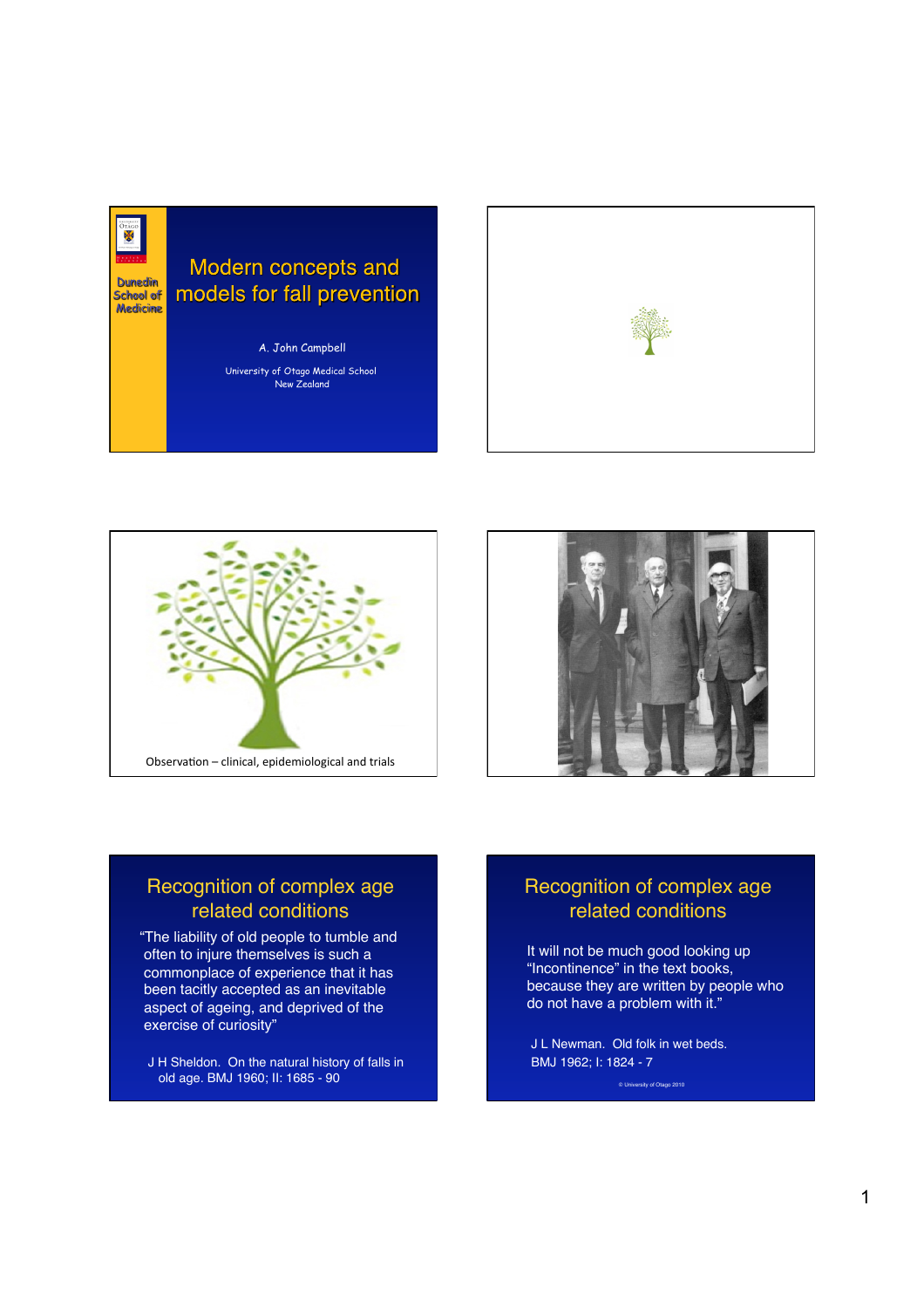### Natural history of 500 falls

 "The environment contributed a quota to the causation of 224 falls, whereas the cause lay within the old person in the remaining 276, though effective separation is difficult"

Sheldon JH BMJ 1960; ii: 1685 - 90

© University of Otago 2010

## Natural history of 500 falls

| · Accidental           | 171 |     |
|------------------------|-----|-----|
| Drop attacks<br>٠      |     | 125 |
| <b>Trips</b><br>٠      |     | 53  |
| • Vertigo              |     | 37  |
| $\cdot$ CNS lesion     |     | 27  |
| $\cdot$ Head back      | 20  |     |
| • Postural hypotension |     | 18  |
| • Weakness in leg      |     | 16  |
| • Falling out of bed   | 10  |     |
| Uncertain<br>٠         |     | 23  |

## Changed models

- Interacting multiple causes
- Predisposition and precipitation
- "..evidence suggests that this defect is central and that possible peripheral effects, such as muscular wasting or sensory defect, are unlikely to play more than an adjuvant role..'
- Existence of "drop attacks"



## Essentials for growth

- Observation
- Risk factor identification
- Pathophysiological / psychosocial basis
- Hypothesis driven
- Agreed terminology, approach and analysis

© University of Otago 2010

– ProFaNE

**Risk factors** Predictive + Causative ٠. Consequences Recognition Observation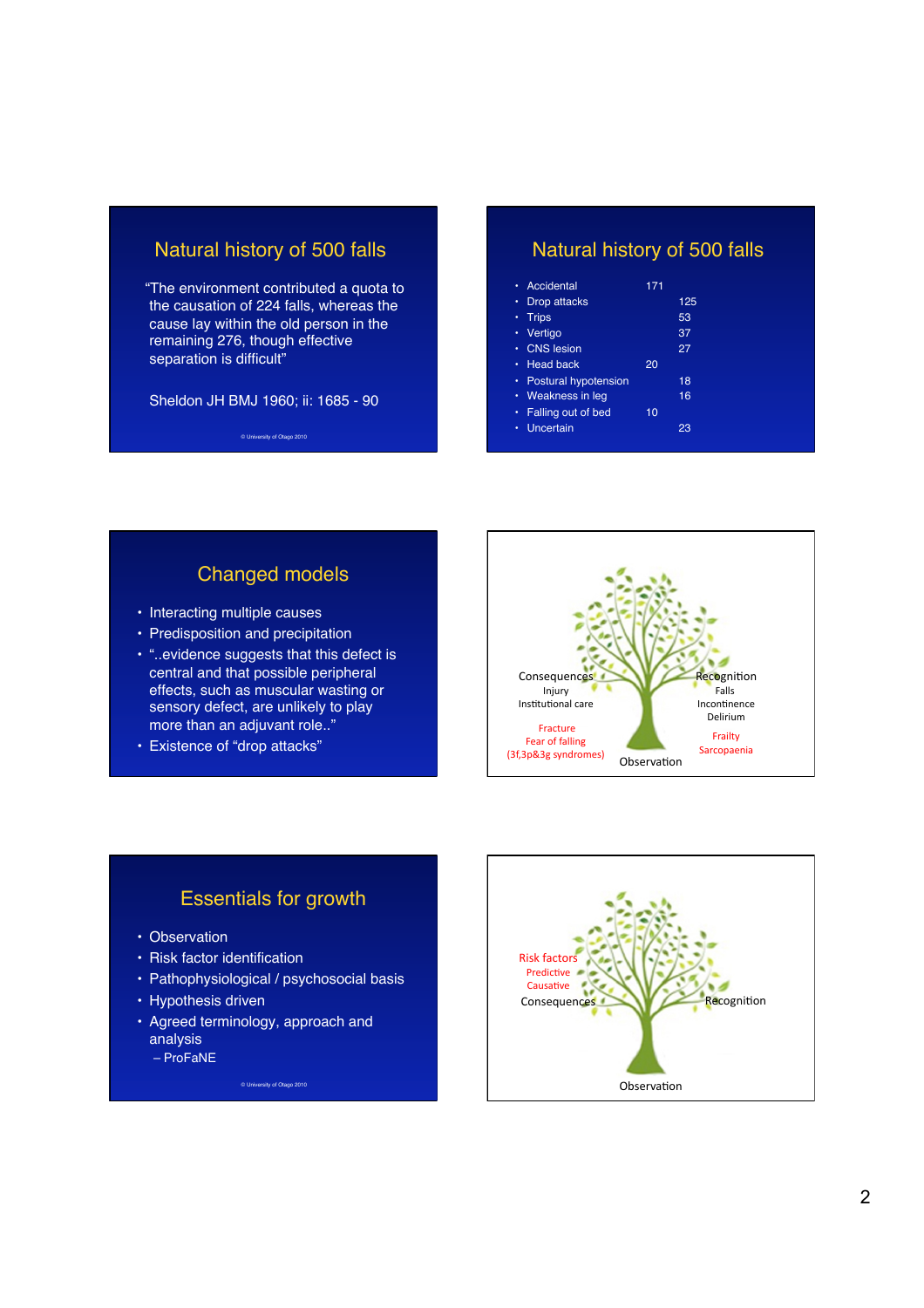## Predictive RFs - Longitudinal Aging Study Amsterdam

- Two or more previous falls
- Dizziness
- Functional limitation
- Weak grip strength
- Low body weight
- Fear of falling Osteoporos Int 2006;17:417-25

## Longitudinal Aging Study Amsterdam

- Dogs/cats in household
- High educational level
- 18 or more units alcohol per week
- High education x 18 units alcohol
- Two or more falls x fear of falling

– Osteoporos Int 2006;17:417-25 © University of Otago 2010

## Predictive value

© University of Otago 2010

- Cut off 5 on total risk score (0-30)
	- Sensitivity of 59%
	- Specificity of 71%
- Cut off 10 on total risk score (0-30)
	- Sensitivity of 31%
	- Specificity of 92%

### Causative risk factors

- Any fall compared no fall
- No or one fall compared two or more
- Indoor or outdoor fall compared no fall – MOBILIZE Boston study
	- Kelsey et al J Am Geriatr Soc 2010

© University of Otago 2010

### Site of fall - outdoor

© University of Otago 2010

- Younger
- Male
- Better educated
- White
- Characteristics indicative of better health

© University of Otago 2010

## Site of fall - indoor

© University of Otago 2010

- More physical disabilities
- More medications
- More psychotropic medications
- Lower cognitive function
- More previous falls
- Low score on FES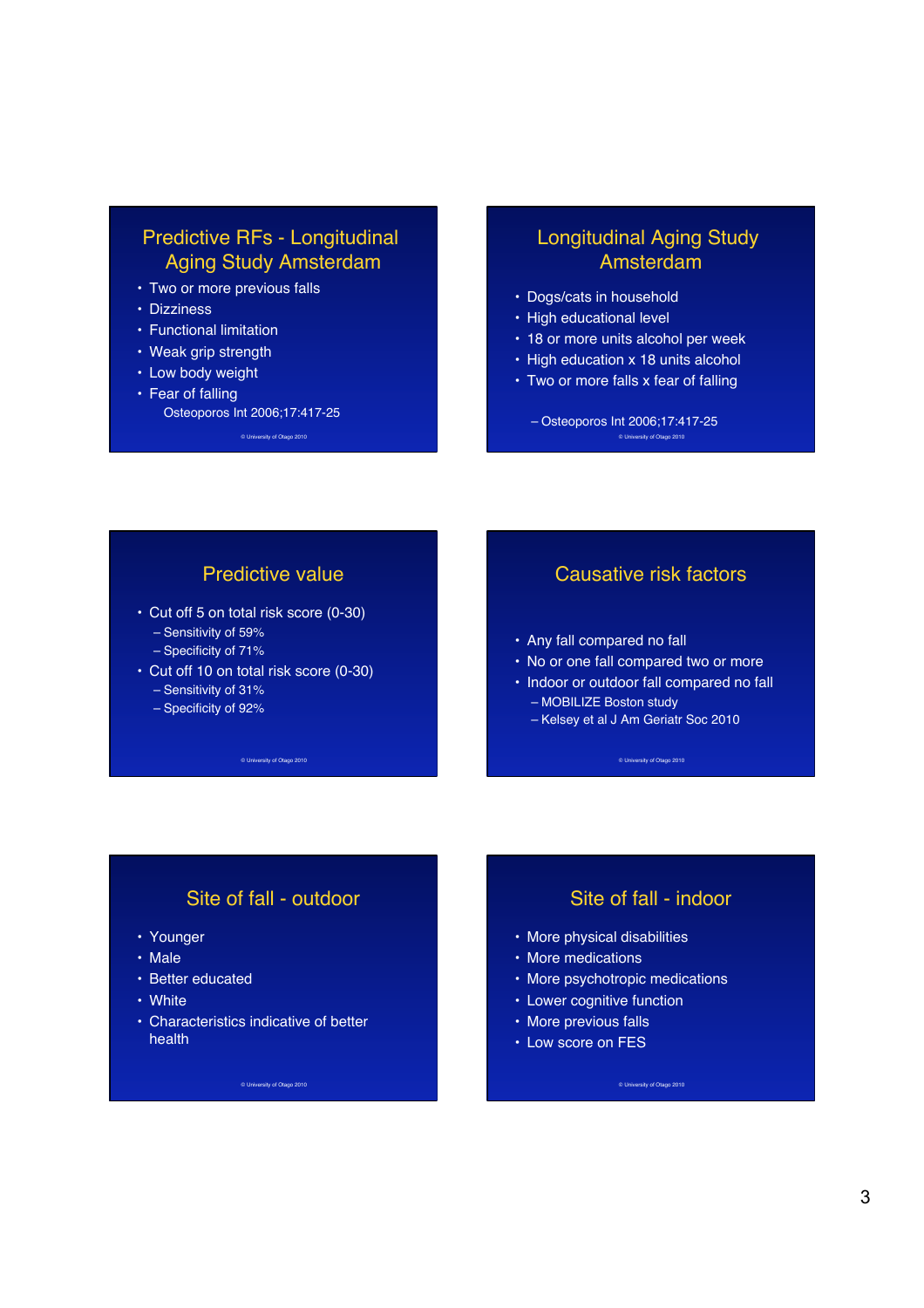## Causative risk factors

- Any fall compared no fall
- No or one fall compared two or more
- Indoor or outdoor fall compared no fall

© University of Otago 2010 © University of Otago 2010

• Major external / internal single or multiple

#### Cause of falls

| • Total falls                                         | 507 |  |
|-------------------------------------------------------|-----|--|
| Single external cause<br>$\bullet$                    | 84  |  |
| • Single internal cause                               | 88  |  |
| • Syncope                                             | 23  |  |
| • Psychotropic drugs                                  | 27  |  |
| • Neurological disease                                | 38  |  |
| <b>Multiple internal causes</b><br>٠                  | 335 |  |
| Campbell AJ et al. J Gerontol: Med Sci 1989;44:M112-7 |     |  |
| @ University of Otago 2010                            |     |  |





# Fall analysis

- Type of fall
	- basic
	- extended
	- extreme
	- Isaacs B Clin Geriatr Med 1985;1:513-24
- Causative risk factors
- Reasons for loss of function

© University of Otago 2010

## Reasons for loss of function

- Change due to age
- Lifestyle and inactivity
- Disease processes
- Therapeutic interventions
- Personal environment
- Socioeconomic factors
- External environment

© University of Otago 2010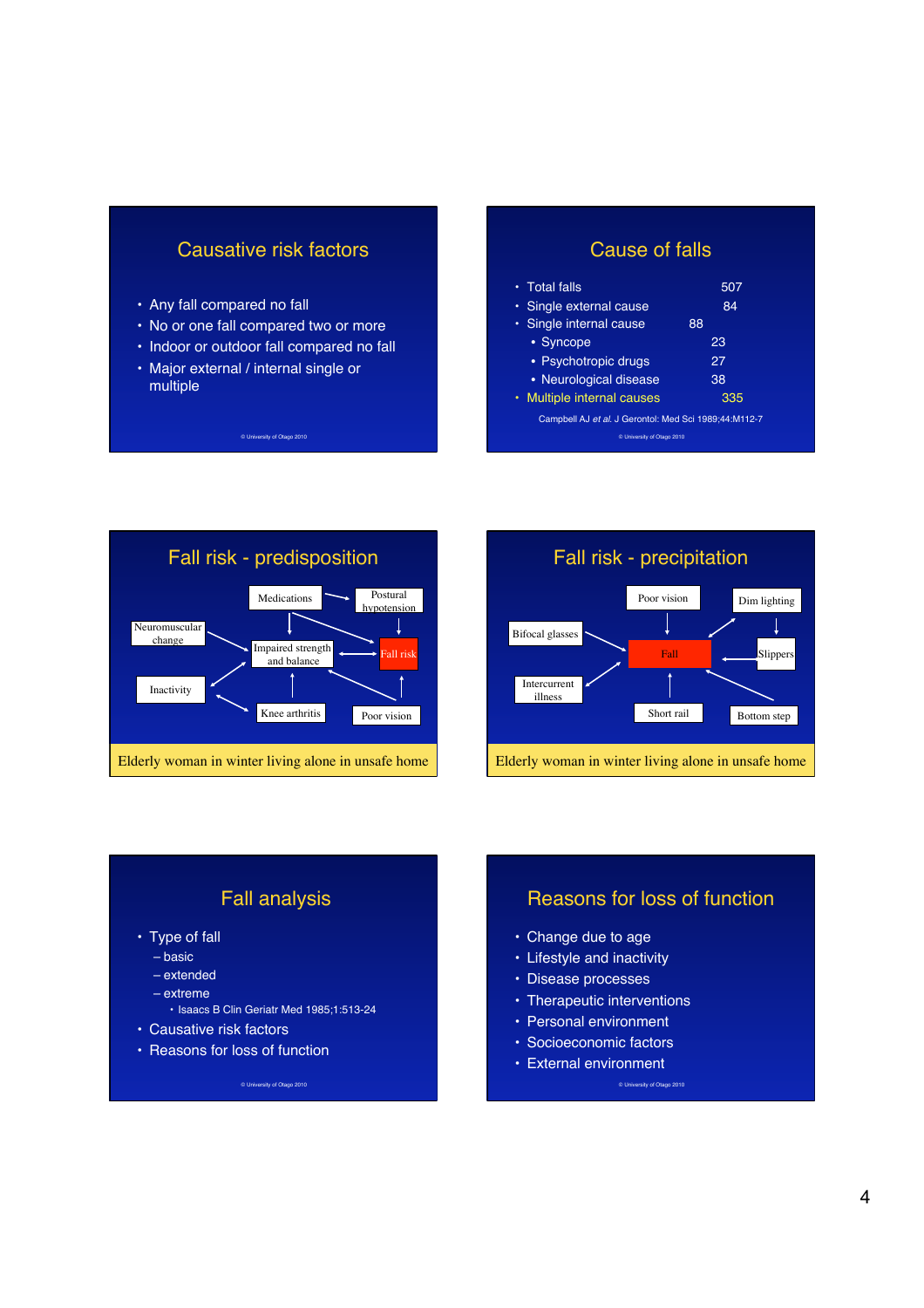## Impaired vision

- Age
- Lifestyle
- Disease
- Therapeutic • Personal
- environment
- Socioeconomic
- External environment
- Lens & dark/light
- Smoking & ARMD
- Glaucoma
- Multifocal glasses
- Poor lighting & clutter
- Vision assessment, new glasses, lighting
- Pavements, health funding

## Strength and balance

#### • Age

- Lifestyle
- Disease
- Therapeutic
- Own environment
- Socioeconomic
- External
- environment
- Muscle & response
- Inactivity, obesity
- Osteoarthritis knees
- Steroids, sedatives
- Stairs, hazards
- Nutrition, transport, heating
- Temperature, vitamin D

#### Risk factor research growth

- Racial differences falls and injury
- Sex differences in the cause of falls
- Social interaction and isolation
- Alcohol and the U shaped relationship
- New drugs and new usages for old drugs
- Functional loss and fall threshold

#### © University of Otago 2010 © University of Otago 2009